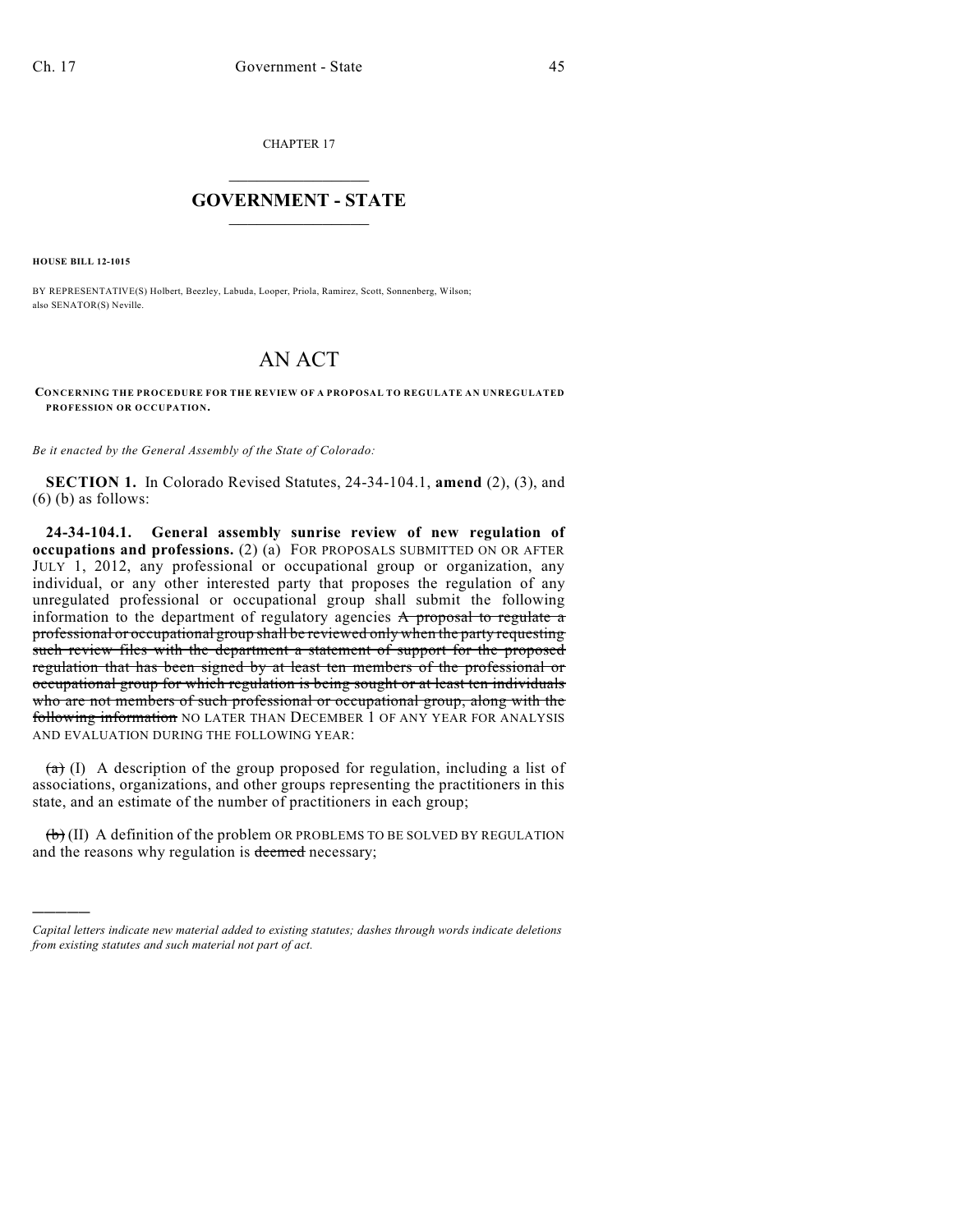(III) A STATEMENT OF SUPPORT FOR THE PROPOSED REGULATION AS DESCRIBED IN PARAGRAPH (b) OF THIS SUBSECTION (2);

 $\left(\mathbf{c}\right)$  (IV) The reasons why certification, registration, licensure, or other type of regulation is being proposed and why that regulatory alternative was chosen;

 $(d)$  (V) The benefit to the public that would result from the proposed regulation; and

 $(e)$  (VI) The cost of the proposed regulation.

(b) THE DEPARTMENT SHALL REVIEW A PROPOSAL TO REGULATE A PROFESSIONAL OR OCCUPATIONAL GROUP ONLY WHEN THE PARTY REQUESTING THE REVIEW FILES A STATEMENT OF SUPPORT FOR THE PROPOSED REGULATION THAT HAS BEEN SIGNED BY AT LEAST TEN MEMBERS OF THE PROFESSIONAL OR OCCUPATIONAL GROUP FOR WHICH REGULATION IS BEING SOUGHT OR AT LEAST TEN INDIVIDUALS WHO ARE NOT MEMBERS OF THE PROFESSIONAL OR OCCUPATIONAL GROUP.

(3) (a) Except as provided in paragraph (b) OR (c) of this subsection (3), the department of regulatory agencies shall conduct an analysis and evaluation of the ANY proposed regulation SUBMITTED ON OR AFTER JULY 1, 2012. The analysis and evaluation shall MUST be based upon the criteria listed in paragraph (b) of subsection (4) of this section. The department of regulatory agencies shall submit a report to the proponents of such THE regulation and to the general assembly no later than one hundred twenty days after the date OCTOBER 15 OF THE YEAR FOLLOWING THE YEAR IN WHICH the proposed regulation was submitted.

(b) (I) After review of a proposal to regulate a professional or occupational group THAT WAS SUBMITTED ON OR AFTER JULY 1, 2012, the department of regulatory agencies may decline to conduct an analysis and evaluation of the proposed regulation ONLY if it: finds that:

(A) The proposed regulatory scheme appears to regulate fewer than two hundred fifty individuals PREVIOUSLY CONDUCTED AN ANALYSIS AND EVALUATION OF THE PROPOSED REGULATION OF THE SAME PROFESSIONAL OR OCCUPATIONAL GROUP;

(B) The department previously conducted an analysis and evaluation of the proposed regulation of the same professional or occupational group ISSUED A REPORT NOT MORE THAN THIRTY-SIX MONTHS PRIOR TO THE SUBMISSION OF THE CURRENT PROPOSAL TO REGULATE THE SAME PROFESSIONAL OR OCCUPATIONAL GROUP; and

(C) FINDS THAT no new information has been submitted that would cause the department to alter or modify the recommendations made in its earlier report on the proposed regulation of the professional or occupational group. or

(C) A majority of states license, certify, or require registration of members of the same professional or occupational group.

(II) If the department of regulatory agencies declines to conduct an analysis and evaluation pursuant to this paragraph (b), the department shall promptly notify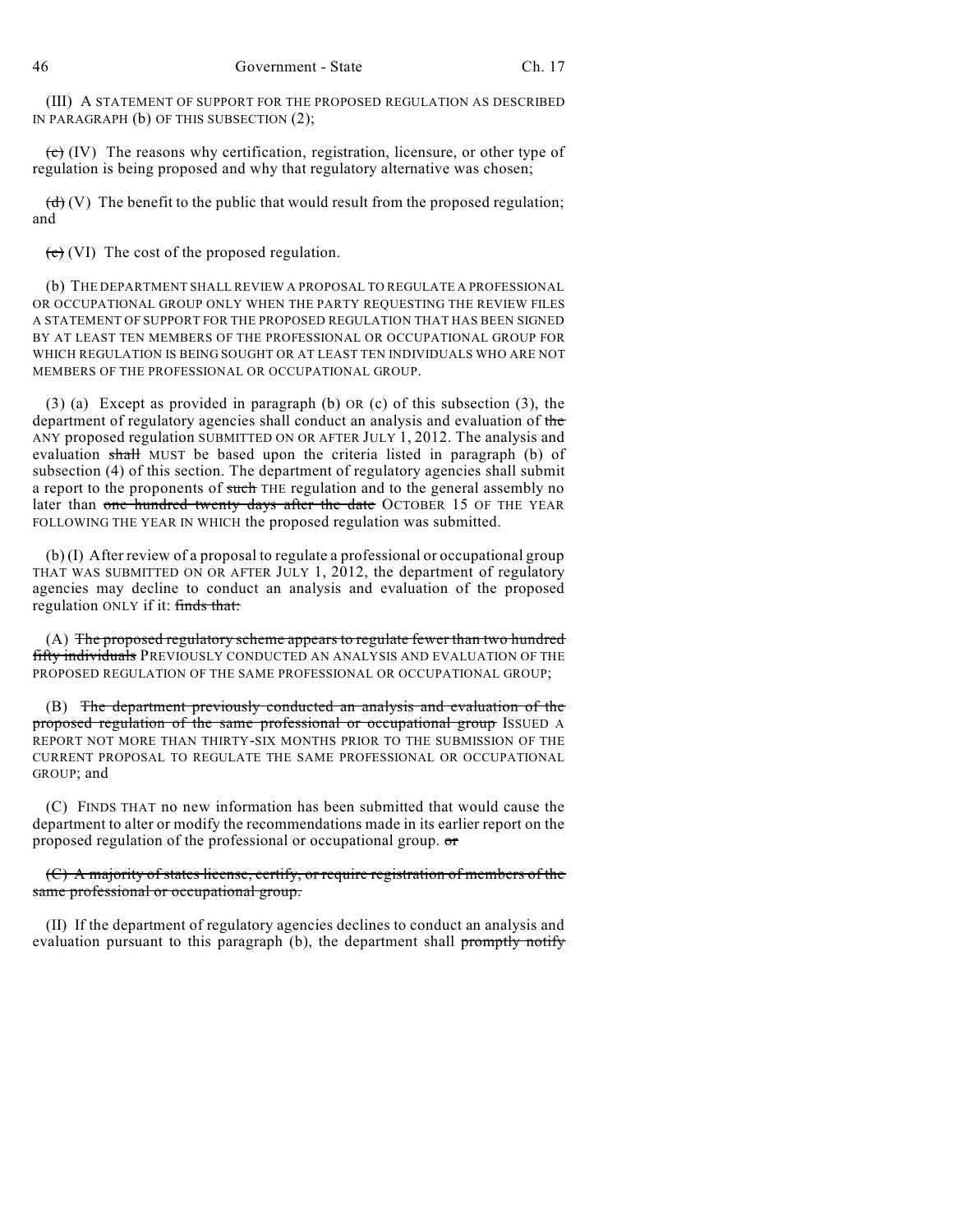REISSUE ITS EARLIER REPORT ON THE PROPOSED REGULATION TO the proponents of the regulation and the general assembly in writing of its decision, and the proponents shall be deemed to have complied with the requirements of this section NO LATER THAN OCTOBER 15 OF THE YEAR FOLLOWING THE YEAR IN WHICH THE PROPOSED REGULATION WAS SUBMITTED.

(c) If the department receives a proposal to regulate a professional or occupational group indicating, based on documentation verified by the department, that the unregulated professional or occupational group poses an imminent threat to public health, safety, or welfare, the department shall promptly notify the proponents of the proposed regulation and the LEGISLATIVE COUNCIL OF THE general assembly of the imminent threat and shall recommend that the professional or occupational group be regulated by the state AND SHALL SUBMIT TO THE LEGISLATIVE COUNCIL THE DOCUMENTATION ON WHICH IT BASES ITS FINDING OF IMMINENT THREAT. WITHIN THIRTY DAYS AFTER RECEIPT OF THE NOTICE AND DOCUMENTATION FROM THE DEPARTMENT, THE LEGISLATIVE COUNCIL SHALL CONDUCT A HEARING TO EXAMINE THE DOCUMENTATION AND DETERMINE WHETHER IT CONCURS WITH THE DEPARTMENT'S FINDING THAT AN IMMINENT THREAT EXISTS. IN CONDUCTING ITS EXAMINATION, THE LEGISLATIVE COUNCIL SHALL CONSIDER WHETHER REGULATION OF THE PROFESSIONAL OR OCCUPATIONAL GROUP WITHOUT FIRST OBTAINING AN ANALYSIS AND EVALUATION PURSUANT TO PARAGRAPH (a) OF THIS SUBSECTION (3) WILL SUBSTANTIALLY ALTER THE IMPACT ON PUBLIC HEALTH, SAFETY, OR WELFARE. THE DEPARTMENT MAY FOREGO THE ANALYSIS AND EVALUATION ONLY IF THE LEGISLATIVE COUNCIL NOTIFIES THE DEPARTMENT THAT THE LEGISLATIVE COUNCIL CONCURS WITH THE DEPARTMENT'S FINDINGOFIMMINENT THREAT TO PUBLIC HEALTH, SAFETY, AND WELFARE.

(6) (b) If, pursuant to paragraph (b) or (c) of subsection (3) of this section, the department of regulatory agencies declines to conduct an analysis and evaluation of the proposed regulation of a professional or occupational group AND REISSUES A PRIOR REPORT ON THE PROPOSED REGULATION OF THE SAME PROFESSIONAL OR OCCUPATIONAL GROUP or finds that the unregulated professional or occupational group poses an imminent threat to public health, safety, or welfare, AS CONFIRMED BY THE LEGISLATIVE COUNCIL OF THE GENERAL ASSEMBLY, the supporters of the regulation of the professional or occupational group may request that members of the general assembly present appropriate legislation to the general assembly during each of the NEXT two regular sessions immediately following THAT BEGIN AFTER the date of the notice issued by the department declining to review REISSUES ITS ORIGINAL REPORT ON the proposed regulation In addition, if the notice is issued while the general assembly is convened in a regular session, the supporters of the regulation may request that members of the general assembly present appropriate legislation to the general assembly during that regular session OR THE DATE ON WHICH THE LEGISLATIVE COUNCIL NOTIFIES THE DEPARTMENT THAT IT CONCURS IN A FINDING OF IMMINENT THREAT PURSUANT TO PARAGRAPH (c) OF SUBSECTION (3) OF THIS SECTION, WHICHEVER IS APPLICABLE.

**SECTION 2. Applicability.** This act applies to proposals to regulate a professional or occupational group submitted to the department of regulatory agencies on or after July 1, 2012.